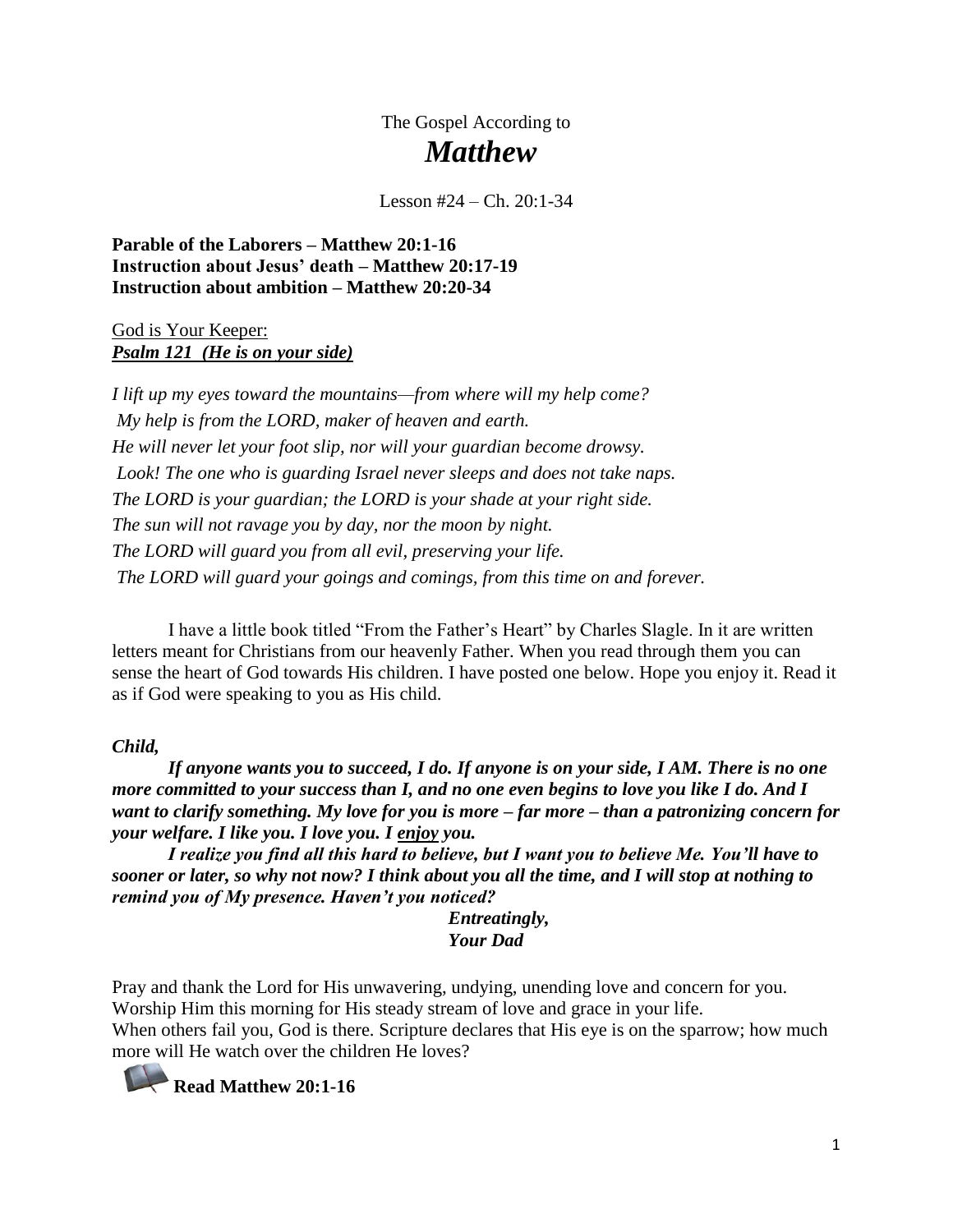The main point of this parable is that salvation is not something you can earn with hard work or purchase with money. Salvation is a gift from God given to those who trust in Jesus for the forgiveness of their sins. In the previous chapter, Jesus proved that point with the rich young ruler who attempted to try and earn his way into the Kingdom of God. His question to Jesus if you will remember was, "What good thing shall I do to have eternal life?" Jesus' answer came as He revealed this man's inner heart through a challenge to give away his wealth, and the treasure of his heart proved to be money. The young ruler left the presence of Christ very disappointed and sorrowful because he was unable to earn his way to salvation and he was unable to give up his material possessions in order to follow Christ.

Just a couple of days later, we find one of Jesus' best friends and followers, apostle Peter, asking Jesus where he would stand in His new kingdom. Peter assumed that since he had left *everything* to follow Jesus (fishing business, family etc.), his reward would be far greater than others. Jesus was quick to point out to Peter that in the eternal kingdom "the first shall be last and the last first" (Matt. 19:30). This is a principle we find mentioned all over the New Testament.

I believe Jesus was teaching this parable because of these past two incidents. He understood that there was something in the heart of all men that yearned for worldly recognition and greatness. Jesus was well-acquainted with man's sinful desires to want to be compensated and openly recognized for the laborious work we do. He didn't want to move on in the disciple's training until He could be clear on this issue of service for the Kingdom of God – service for the sake of serving God and others, period. Our attitudes and motives must be right in serving or we should not be serving at all!

Think about it: no matter how poorly men serve Christ after coming to Christ, they all receive the same salvation. The person that has served Christ since the time they were a young child and the worldly thief on the cross that accepted Him just seconds before he took his last breath will all enter into the same glorious heaven. They will all stand before God as His most precious children, ruling and reigning with Him. We will all enjoy the same treasures of heaven and worship the holy God of heaven.

Now I know that Scripture promises rewards which come to those who walk in the will of God for their lives. I understand Scripture states that there is a joy that comes to those in His will and that we benefit from being under the umbrella of His blessings, but when it comes to standing in the glorious presence of the King, we will all be standing on equal ground. The gold paved streets are traveled by all who live there. Everyone will have his room in the Father's house.

You see, we all have been forgiven from the same deadly sickness, and that is the disease of carnality and sin. Whether you have committed many or few, a few is enough to bar you from heaven, but the blood of Jesus is enough to cover the many that would send you to hell! We all enter into salvation through the same marvelous gate of GRACE provided by our Lord.

1. After reading this "Parable of the Laborers", let's see if we can name all the figures and symbols in this story. It's important to know what each figure symbolizes in order to fully understand Jesus' point in the parable.

I am going to list all the figures and symbols and will you write next to them what you believe they represent. After doing this, look back through the story again acknowledging the spiritual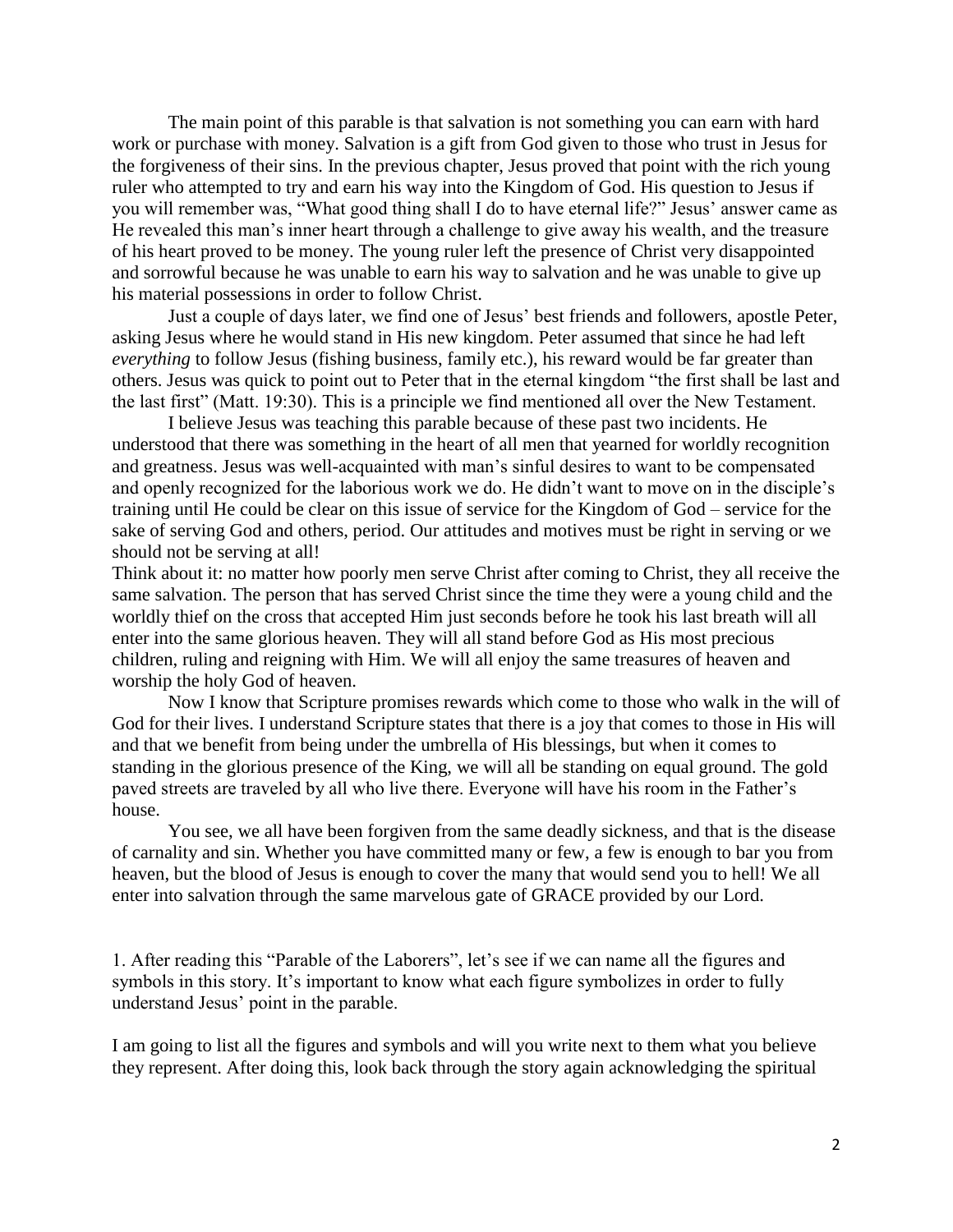meaning that is behind each figure or symbol and see if the Holy Spirit doesn't add to your understanding of this parable. Let the Holy Spirit stretch your mind!

- a. The Vineyard =
- b. The Landowner is  $=$
- c. The Laborers are =
- d. The Steward (foreman) is  $=$
- e. The Denarius represents =

f. A believer's lifetime of service is represented by  $=$ 

Since you have turned the page I will give you one answer to get you on your way. The Landowner is God the Father. What a beautiful picture this parable is of pure grace and unconditional love!

\_\_\_\_\_\_\_\_\_\_\_\_\_\_\_\_\_\_\_\_\_\_\_\_\_\_\_\_\_\_\_\_\_\_\_\_\_\_\_\_\_\_\_\_\_\_\_\_\_\_\_\_\_\_\_\_\_\_\_\_\_\_\_\_\_\_\_\_\_\_\_\_

\_\_\_\_\_\_\_\_\_\_\_\_\_\_\_\_\_\_\_\_\_\_\_\_\_\_\_\_\_\_\_\_\_\_\_\_\_\_\_\_\_\_\_\_\_\_\_\_\_\_\_\_\_\_\_\_\_\_\_\_\_\_\_\_\_\_\_\_\_\_\_\_\_\_\_\_\_\_ \_\_\_\_\_\_\_\_\_\_\_\_\_\_\_\_\_\_\_\_\_\_\_\_\_\_\_\_\_\_\_\_\_\_\_\_\_\_\_\_\_\_\_\_\_\_\_\_\_\_\_\_\_\_\_\_\_\_\_\_\_\_\_\_\_\_\_\_\_\_\_\_\_\_\_\_\_\_

\_\_\_\_\_\_\_\_\_\_\_\_\_\_\_\_\_\_\_\_\_\_\_\_\_\_\_\_\_\_\_\_\_\_\_\_\_\_\_\_\_\_\_\_\_\_\_\_\_\_\_\_\_\_\_\_\_\_\_\_\_\_\_\_\_\_\_\_\_\_\_\_\_\_\_\_

\_\_\_\_\_\_\_\_\_\_\_\_\_\_\_\_\_\_\_\_\_\_\_\_\_\_\_\_\_\_\_\_\_\_\_\_\_\_\_\_\_\_\_\_\_\_\_\_\_\_\_\_\_\_\_\_\_\_\_\_\_\_\_\_\_\_\_\_\_\_\_\_\_\_\_\_

\_\_\_\_\_\_\_\_\_\_\_\_\_\_\_\_\_\_\_\_\_\_\_\_\_\_\_\_\_\_\_\_\_\_\_\_\_\_\_\_\_\_\_\_\_\_\_\_\_\_\_\_\_\_\_\_\_\_\_\_\_\_\_\_\_\_\_\_\_\_\_\_\_\_\_\_

2. Why were the laborers frustrated with the Landowner (v.10, 11)?

3. How much did the laborers get paid that were hired first (V.1-2)?

4. How much did the laborers get paid that were hired at the end of the day (V.6-7)?

5. When the owner told the steward to pay the men, who got paid first (V.8)?

6. I think the men who worked a full day were probably thinking to themselves, "Oh boy, if the Landowner paid those guys a whole denarius for just working an hour or so, I bet we will get 10 times more than what we agreed to!" Why do you suppose they were disappointed (V.10-12)?

\_\_\_\_\_\_\_\_\_\_\_\_\_\_\_\_\_\_\_\_\_\_\_\_\_\_\_\_\_\_\_\_\_\_\_\_\_\_\_\_\_\_\_\_\_\_\_\_\_\_\_\_\_\_\_\_\_\_\_\_\_\_\_\_\_\_\_\_\_\_\_\_\_\_\_\_\_\_ \_\_\_\_\_\_\_\_\_\_\_\_\_\_\_\_\_\_\_\_\_\_\_\_\_\_\_\_\_\_\_\_\_\_\_\_\_\_\_\_\_\_\_\_\_\_\_\_\_\_\_\_\_\_\_\_\_\_\_\_\_\_\_\_\_\_\_\_\_\_\_\_\_\_

\_\_\_\_\_\_\_\_\_\_\_\_\_\_\_\_\_\_\_\_\_\_\_\_\_\_\_\_\_\_\_\_\_\_\_\_\_\_\_\_\_\_\_\_\_\_\_\_\_\_\_\_\_\_\_\_\_\_\_\_\_\_\_\_\_\_\_\_\_\_\_\_\_\_\_\_\_\_ \_\_\_\_\_\_\_\_\_\_\_\_\_\_\_\_\_\_\_\_\_\_\_\_\_\_\_\_\_\_\_\_\_\_\_\_\_\_\_\_\_\_\_\_\_\_\_\_\_\_\_\_\_\_\_\_\_\_\_\_\_\_\_\_\_\_\_\_\_\_\_\_\_\_

\_\_\_\_\_\_\_\_\_\_\_\_\_\_\_\_\_\_\_\_\_\_\_\_\_\_\_\_\_\_\_\_\_\_\_\_\_\_\_\_\_\_\_\_\_\_\_\_\_\_\_\_\_\_\_\_\_\_\_\_\_\_\_\_\_\_\_\_\_\_\_\_\_\_\_

7. What emotions do you think they could possibly be dealing with inside?

8. What clue do you find in v.15 about the attitude of their hearts? \_\_\_\_\_\_\_\_\_\_\_\_\_\_\_\_\_\_\_\_\_\_\_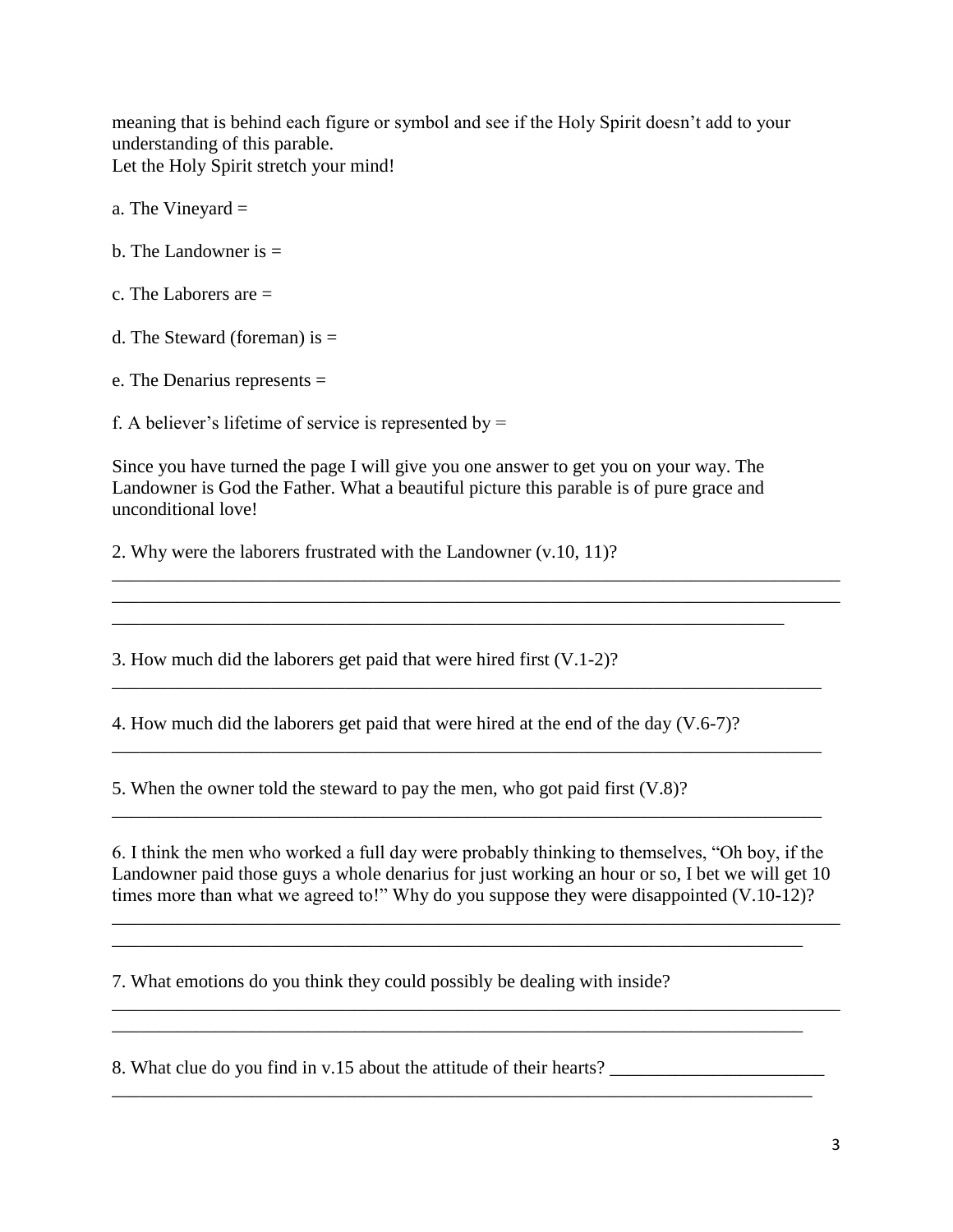The CEV version of Matt.20:15 says this: "Don't I have the right to do what I want with my own money?" "Why should you be **jealous** if I want to be generous?"

Jealousy and envy are nasty cousins and often go hand-in-hand.

9. Have you ever battled jealousy in your heart toward someone who just got something you wanted?

How did the Lord move you beyond those feelings? Share with your group if you can. Your experience may help someone else.

\_\_\_\_\_\_\_\_\_\_\_\_\_\_\_\_\_\_\_\_\_\_\_\_\_\_\_\_\_\_\_\_\_\_\_\_\_\_\_\_\_\_\_\_\_\_\_\_\_\_\_\_\_\_\_\_\_\_\_\_\_\_\_\_\_\_\_\_\_\_\_\_

10. Here is another silly question because I'm sure for every one of us can answer "yes". Have you ever coveted something someone else was blessed with? **Envy** is the name of that sin. Let's see what God's Word tells us about these two evil cousins.

\_\_\_\_\_\_\_\_\_\_\_\_\_\_\_\_\_\_\_\_\_\_\_\_\_\_\_\_\_\_\_\_\_\_\_\_\_\_\_\_\_\_\_\_\_\_\_\_\_\_\_\_\_\_\_\_\_\_\_\_\_\_\_\_\_\_\_\_\_\_\_\_\_\_\_\_\_\_ \_\_\_\_\_\_\_\_\_\_\_\_\_\_\_\_\_\_\_\_\_\_\_\_\_\_\_\_\_\_\_\_\_\_\_\_\_\_\_\_\_\_\_\_\_\_\_\_\_\_\_\_\_\_\_\_\_\_\_\_\_\_\_\_\_\_\_\_\_\_\_\_\_\_\_\_\_\_

a. When you feel the pangs of envy coming on, just know that you are operating in the flesh. Scripture says it's evident when our flesh is out of control. What can you point to in Galatians 5:19-21 that describes sin out of control?

\_\_\_\_\_\_\_\_\_\_\_\_\_\_\_\_\_\_\_\_\_\_\_\_\_\_\_\_\_\_\_\_\_\_\_\_\_\_\_\_\_\_\_\_\_\_\_\_\_\_\_\_\_\_\_\_\_\_\_\_\_\_\_\_\_\_\_\_\_\_\_\_ \_\_\_\_\_\_\_\_\_\_\_\_\_\_\_\_\_\_\_\_\_\_\_\_\_\_\_\_\_\_\_\_\_\_\_\_\_\_\_\_\_\_\_\_\_\_\_\_\_\_\_\_\_\_\_\_\_\_\_\_\_\_\_\_\_\_\_\_\_\_\_\_\_\_\_\_

\_\_\_\_\_\_\_\_\_\_\_\_\_\_\_\_\_\_\_\_\_\_\_\_\_\_\_\_\_\_\_\_\_\_\_\_\_\_\_\_\_\_\_\_\_\_\_\_\_\_\_\_\_\_\_\_\_\_\_\_\_\_\_\_\_\_\_\_\_\_\_\_\_\_\_\_\_\_ \_\_\_\_\_\_\_\_\_\_\_\_\_\_\_\_\_\_\_\_\_\_\_\_\_\_\_\_\_\_\_\_\_\_\_\_\_\_\_\_\_\_\_\_\_\_\_\_\_\_\_\_\_\_\_\_\_\_\_\_\_\_\_\_\_\_\_\_\_\_\_\_\_\_\_\_\_\_

Circle the ones you have committed in the recent past.

If you haven't already, take the time to confess them to Father God.

\_\_\_\_\_\_\_\_\_\_\_\_\_\_\_\_\_\_\_\_\_\_\_\_\_\_\_\_\_\_\_\_\_\_\_\_\_\_\_\_\_\_\_\_\_\_\_\_\_\_\_\_\_\_\_\_\_\_\_\_

Now, continue on in reading Galatians 5:22-23.

Pray the Holy Spirit will help you in turning things around and helping you exhibit these new spirit-filled characteristics.

 According to Galatians 5, it's hard to keep envy a secret for long. V.19 states that the works of the flesh are *evident!* They show up in places where you never want them to appear! Envy and jealousy show up in how you treat others. Sometimes we can be standoffish toward someone or just plain rude toward them for no apparent reason. Often times, the root of that is a heart filled with envy. We think we have it so under control, but then at the worst moment it raises its ugly head and bursts out in an ugly moment of critical words we can never take back.

b. Have you ever experienced jealousy or envy to a point that it was affecting your relationships?

c. James tells us that these emotions of envy and jealousy are demonic! Yes, *demonic* is the word James uses! Well, you say, that sounds so horrible! Well, we need to understand that you yourself are not demonic, but that the devil loves to use envy and jealousy to ruin relationships.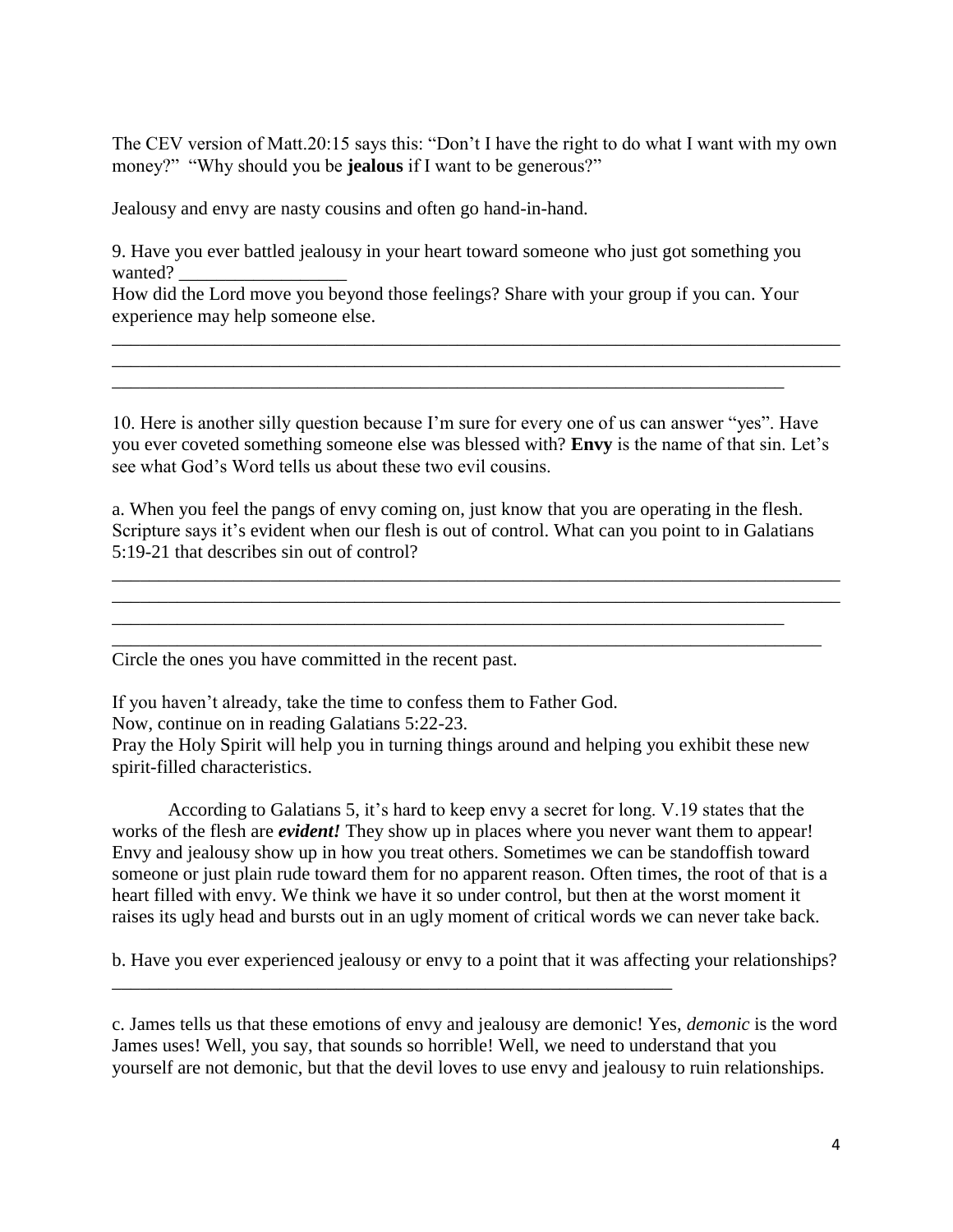He is at the core of the whole problem of jealousy and envy. He just loves to stir up that stuff between people, and in a sense that is a demonic work stirred up by Satan. Write out James 3:14-16

\_\_\_\_\_\_\_\_\_\_\_\_\_\_\_\_\_\_\_\_\_\_\_\_\_\_\_\_\_\_\_\_\_\_\_\_\_\_\_\_\_\_\_\_\_\_\_\_\_\_\_\_\_\_\_\_\_\_\_\_\_\_\_\_\_\_\_\_\_\_\_\_

d. Jealousy can ruin relationships if it is allowed to go unchecked. What does Solomon tell us out of the Book of Proverbs 27:4 about the power of jealousy?

\_\_\_\_\_\_\_\_\_\_\_\_\_\_\_\_\_\_\_\_\_\_\_\_\_\_\_\_\_\_\_\_\_\_\_\_\_\_\_\_\_\_\_\_\_\_\_\_\_\_\_\_\_\_\_\_\_\_\_\_\_\_\_\_\_\_\_\_\_\_\_\_\_\_\_\_\_\_ \_\_\_\_\_\_\_\_\_\_\_\_\_\_\_\_\_\_\_\_\_\_\_\_\_\_\_\_\_\_\_\_\_\_\_\_\_\_\_\_\_\_\_\_\_\_\_\_\_\_\_\_\_\_\_\_\_\_\_\_\_\_\_\_\_\_\_\_\_\_\_\_\_\_

\_\_\_\_\_\_\_\_\_\_\_\_\_\_\_\_\_\_\_\_\_\_\_\_\_\_\_\_\_\_\_\_\_\_\_\_\_\_\_\_\_\_\_\_\_\_\_\_\_\_\_\_\_\_\_\_\_\_\_\_\_\_\_\_\_\_\_\_\_\_\_\_\_\_\_\_\_\_ \_\_\_\_\_\_\_\_\_\_\_\_\_\_\_\_\_\_\_\_\_\_\_\_\_\_\_\_\_\_\_\_\_\_\_\_\_\_\_\_\_\_\_\_\_\_\_\_\_\_\_\_\_\_\_\_\_\_\_\_\_\_\_\_\_\_\_\_\_\_\_\_\_\_\_\_\_\_

Solomon describes jealousy worse than wrath or anger.

 I believe that half the battle of getting over jealousy and envy is admitting that you feel those things. The power they have over your soul seems to diminish as soon as you are completely honest and confess your feelings. Even better: confess it out loud! Watch how that sucks the power out of that detrimental sin over you.

 I remember a time that I had to confess to a dear friend that I was jealous over her and another relationship that she had with another mutual friend of ours. It was so embarrassing to admit out loud, although I knew she knew it down deep already. As Galatians 5:19 says, it truly had become evident by my attitude. Anyway, as soon as I humbled myself to the point of confessing it to her, the power of that thing over my life was broken! I was able to embrace her and her other friendships. In fact, I believe our relationship was strengthened in the end because I knew she still loved me even though I wrestled with such things in my heart. How good is God that He can take evil and turn it to good! Jealousy once threatened to end a great friendship, but God intervened and our friendship has lasted well over 30 years and going strong. Thank you, Jesus!

Proverbs  $28:13-$ 

James 5:16 –

### **\*If these issues have been a struggle for you, take a few minutes to share with your group and have then pray over your situation (no need to share names).**

The field laborers here in Matthew Ch.20 were envious of the graciousness of the Landowner to the men who just worked a short time for him. He had been very generous in giving them a full day's wage when they had only worked about an hour.

 Their human reaction was, well, human. Although the Landowner had done nothing wrong, He had kept their agreement, they thought it was very unfair. In reality, the Landowner can pay whatever he wishes to whomever he wishes. It could be possible that the eleventh hour, laborers were needier. Maybe the reason they weren't picked in the first group of workers was that they weren't the strong ones. Scripture does say that they were there all day in the Market Place. They weren't just hanging out. The Market Place is where men would come to find work.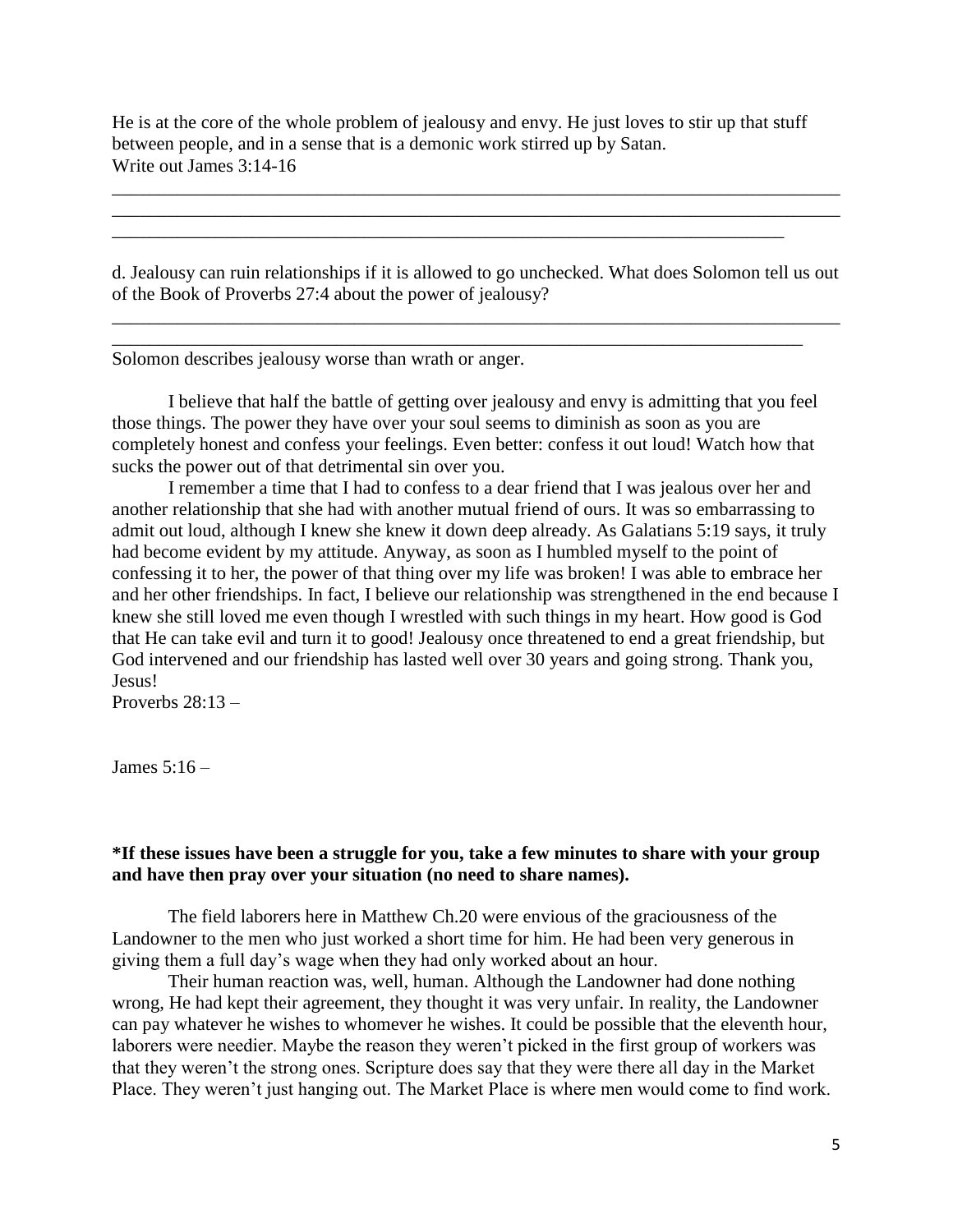A denarius a day was just enough to keep a small family alive in that day. The Landowner may have just been gracious to them out of the kindness of His heart, knowing that if they didn't bring any money home their families would go hungry.

11. The Landowner represents God the Father in this parable, and the act of giving to those who haven't earned it sounds just like something HE would do. Many believers serve Christ out of the desire to serve His people. They aren't looking for pay or for recognition or any great reward for their service. They are the diligent, hardworking unknowns. They just want to serve the Lord through serving His people. This is the person Jesus was talking about when He said, "So the last will be first and the first last" (v.16).

Jesus' point was that those who serve Christ out of a pure heart behind the scenes where nobody notices might be the very ones rewarded first in the Kingdom of God, and the famous, popular, up-front Christians who everybody would assume have many rewards might be last to receive a reward. God will determine the reward system, and who are we to say it is unfair? Fair would be all of us going to everlasting destruction for eternity for our sins, so we need to be very careful about accusing Father God about being unfair!

Job probably suffered more than most men/women ever will. What did our Old Testament friend Job discover about the righteousness of God? Did Job find God to be a just God, even after he suffered great loss?

a. Job 37:23-24

b. Job 36:22-23

12. Do you feel like others have taken advantage of you? That's a horrible place to be in. It's so hurtful to feel like others are using you for their end. Take that sorrow to the Lord and don't try to defend yourself. Allow God to be your defender, and He has a way of setting things in order the way they should be.

What justice do these Scriptures promise to those who call out to God for redemption?

a. Psalm 103:6

b. What will the oppressed speak of when they see the hand of God working on their behalf (Psalm 146:5-9)?

\_\_\_\_\_\_\_\_\_\_\_\_\_\_\_\_\_\_\_\_\_\_\_\_\_\_\_\_\_\_\_\_\_\_\_\_\_\_\_\_\_\_\_\_\_\_\_\_\_\_\_\_\_\_\_\_\_\_\_\_\_\_\_\_\_\_\_\_

\_\_\_\_\_\_\_\_\_\_\_\_\_\_\_\_\_\_\_\_\_\_\_\_\_\_\_\_\_\_\_\_\_\_\_\_\_\_\_\_\_\_\_\_\_\_\_\_\_\_\_\_\_\_\_\_\_\_\_\_\_\_\_\_\_\_\_\_\_\_\_\_\_\_\_\_\_\_ \_\_\_\_\_\_\_\_\_\_\_\_\_\_\_\_\_\_\_\_\_\_\_\_\_\_\_\_\_\_\_\_\_\_\_\_\_\_\_\_\_\_\_\_\_\_\_\_\_\_\_\_\_\_\_\_\_\_\_\_\_\_\_\_\_\_\_\_\_\_\_\_\_\_\_\_\_\_ \_\_\_\_\_\_\_\_\_\_\_\_\_\_\_\_\_\_\_\_\_\_\_\_\_\_\_\_\_\_\_\_\_\_\_\_\_\_\_\_\_\_\_\_\_\_\_\_\_\_\_\_\_\_\_\_\_\_\_\_\_\_\_\_\_\_\_\_\_\_\_\_\_\_\_\_\_\_ \_\_\_\_\_\_\_\_\_\_\_\_\_\_\_\_\_\_\_\_\_\_\_\_\_\_\_\_\_\_\_\_\_\_\_\_\_\_\_\_\_\_\_\_\_\_\_\_\_\_\_\_\_\_\_\_\_\_\_\_\_\_\_\_\_\_\_\_\_\_\_\_\_\_\_\_\_\_

God is a just God and if you have been treated unfairly, He is perfectly able to restore to you all your losses just as He did for Job. He will defend those who walk with Him and call Him Lord.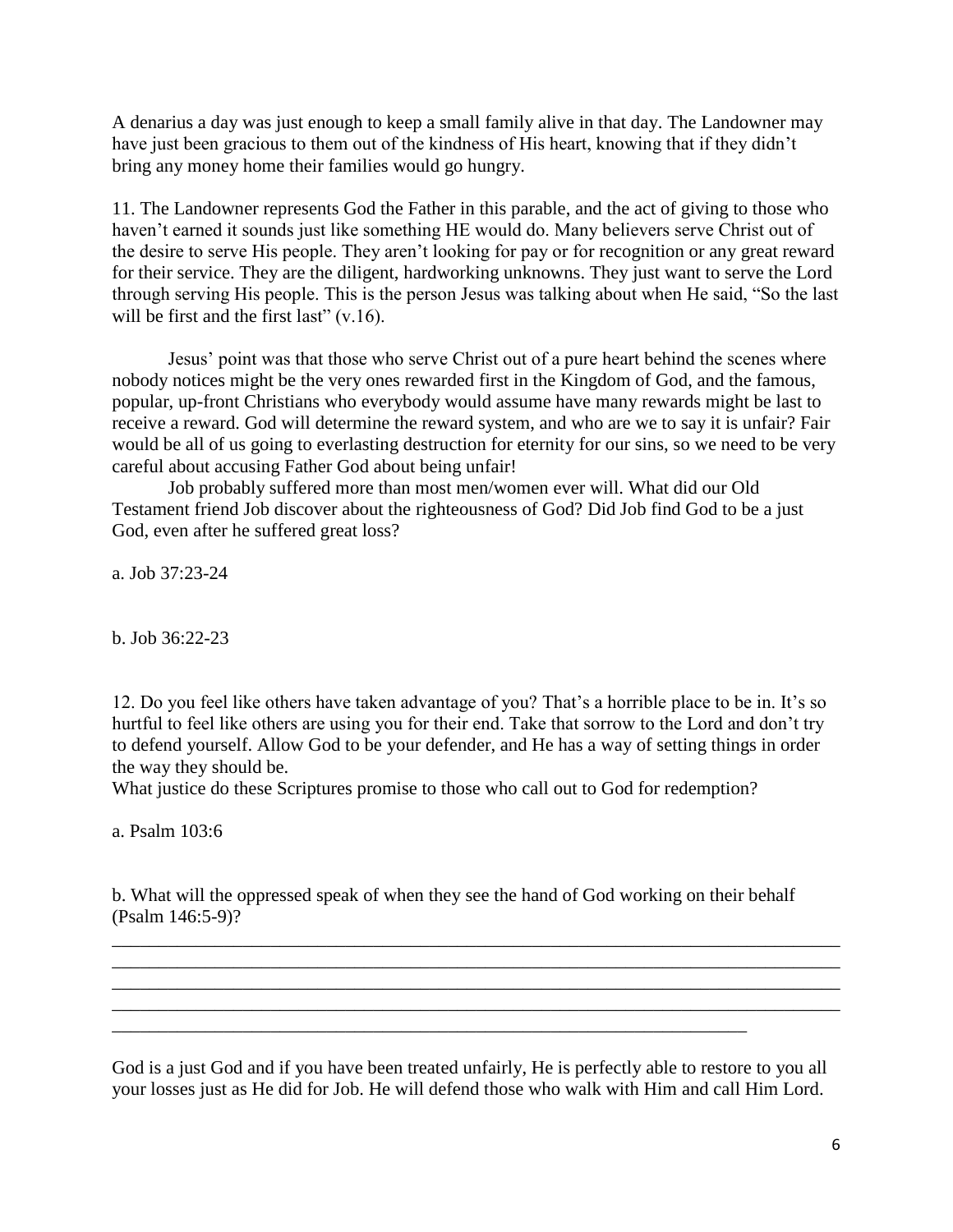*"The Lord raises those who are bowed down. The Lord loves the righteous." Psalm 146:8*

### *John Knox said, "A man with God is always in the majority."*

Although everyone that claims Christ as their Savior will have a room in the Father's house, and on that level we all receive the same salvation, there is mention in Scripture of rewards that will come to those who serve Him here on earth. No one comes to Christ with more or less merit, but He will bring rewards for those that serve Him out of a pure heart with unselfish motives.

13. What rewards will we receive for our faithfulness?

a. How will the Lord judge the works of service that we have done here on earth? 1 Corinthians 4:5

He will praise us for our good works!

Can you imagine God the Father giving you a standing ovation? Can you imagine God describing with "words of praise" His approval of your earthly service to Him? I think we shall be quite embarrassed because we know the many opportunities for ministry that we had dismissed that were put before us!

b. The greatest reward we will receive is just being able to be with our heavenly Father. See Revelation 22:12.

c. The works we do with pure motives will receive a reward from Father God. In 1 Corinthians 3:13-14, what will test the motive behind the work or service we have done for Jesus? \_\_\_\_\_\_\_\_\_\_\_\_\_\_\_\_\_\_\_\_\_\_\_\_\_\_\_\_\_\_\_\_\_\_\_\_\_\_\_\_\_\_\_\_\_\_\_\_\_\_\_\_\_\_\_\_\_\_\_\_\_\_\_\_\_\_\_\_\_

### *"The nature of God is the same to all men, but the effects are not the same on all men, because they don't put it all to the same uses." Henry Ward*

At the end of this group of verses (Matt. 20:1-16) Jesus repeats a familiar principle: "The last shall be first and the first shall be last."

Let's rejoice that our names are written in the Book of Life and serve God and His sweet people any way we can with a pure heart and leave the reward system up to God. Let's not compare our lives with the lives of others, but keep our eyes on Jesus and what He has set before us to do! This seems to be the simplest way to stay out of trouble with envy.

**Instruction about Jesus' death – Matthew 20:17-19**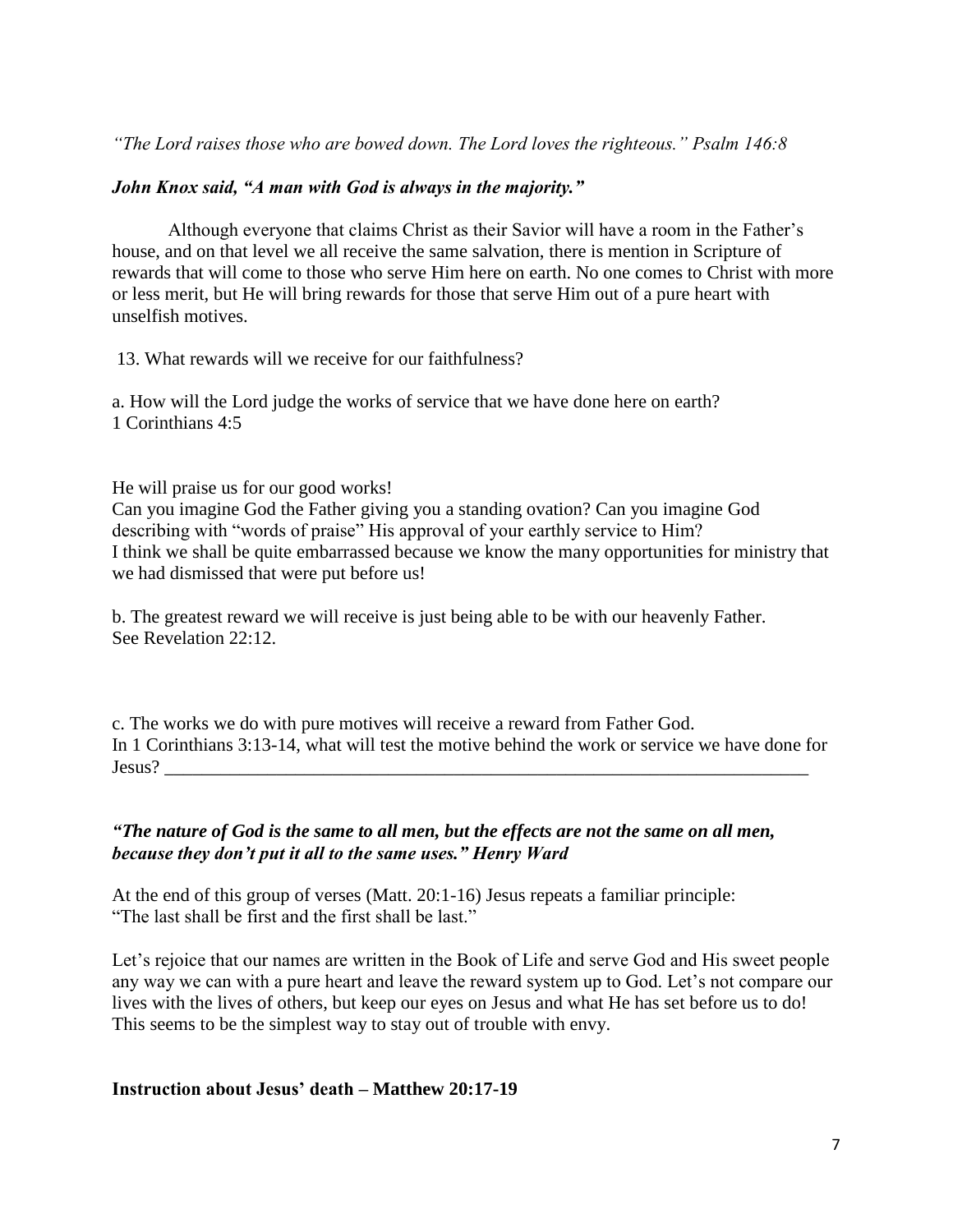

Here we have the third warning to the disciples that Jesus was on the way to the cross.

Jesus knew that beyond the cross was a crown, and that beyond death was life. He had foreknowledge of what He would endure. I wonder if, as a man, He went over and over His crucifixion in His mind. Did He envision the scourging, the pain, and the ridicule? It's not as if He didn't know what it was like to feel the physical pain of an injury; He understood the horrific pain that was coming. He took them aside on the road to Jerusalem and began to describe to them His future death on a cross. He shared with them exactly who would betray Him. Then He described the resurrection. They were quite perplexed.

14. Who would be the ones to betray Christ (Matthew 20:18)?

Isn't it ironic that the tax collectors didn't betray Him or the Mary Magdalenes? It was the *religious leaders of the church* that put Christ to death!

\_\_\_\_\_\_\_\_\_\_\_\_\_\_\_\_\_\_\_\_\_\_\_\_\_\_\_\_\_\_\_\_\_\_\_\_\_\_\_\_\_\_\_\_\_\_\_\_\_\_\_\_\_\_\_\_\_\_\_\_\_\_\_\_\_\_\_\_\_\_\_\_\_\_\_

Jesus mentioned a resurrection after three days. Do you think they would understand what it meant for a man to raise from the dead? Do you recall a time in Scripture when some of them might have seen this happen to a man before?

\_\_\_\_\_\_\_\_\_\_\_\_\_\_\_\_\_\_\_\_\_\_\_\_\_\_\_\_\_\_\_\_\_\_\_\_\_\_\_\_\_\_\_\_\_\_\_\_\_\_\_\_\_\_\_\_\_\_\_\_\_\_\_\_\_\_\_\_\_\_\_\_\_\_\_\_

Jesus always tried to lead His followers into trust and belief by giving them living examples of spiritual truths. Most of what He did while here on earth pointed to the power of the cross and the resurrection. The problem was that the Jews were looking for a lion, not a lamb. Many of the Jews missed it, just as many of the Jews have today. They are still looking forward to the arrival of their Messiah. He has already defeated the devil and is waiting for them to embrace Him as the son of God. Pray for the eyes of Jews to be open to the gospel everywhere in our world!

In [Jewish eschatology,](https://en.wikipedia.org/wiki/Jewish_eschatology) the Messiah is a future Jewish [king](https://en.wikipedia.org/wiki/Monarch) from the [Davidic line](https://en.wikipedia.org/wiki/Davidic_line) who is expected to be anointed with [holy anointing oil](https://en.wikipedia.org/wiki/Holy_anointing_oil) and rule the Jewish people during the [Messianic](https://en.wikipedia.org/wiki/Messianic_Age)  [Age](https://en.wikipedia.org/wiki/Messianic_Age) and [World to come.](https://en.wikipedia.org/wiki/World_to_come)

Why don't Jews today see Jesus as their Messiah?

JESUS DID NOT FULFILL THE MESSIANIC PROPHECIES

What is the Messiah supposed to accomplish? The Bible says that he will:

A. Build the Third Temple [\(Ezekiel 37:26-28\)](https://biblia.com/bible/nasb95/Ezek%2037.26-28).

B. Gather all Jews back to the Land of Israel [\(Isaiah 43:5-6\)](https://biblia.com/bible/nasb95/Isa%2043.5-6).

C. Usher in an era of world peace and end all hatred, oppression, suffering and disease. As it says: "Nation shall not lift up sword against nation, neither shall man learn war anymore" [\(Isaiah](https://biblia.com/bible/nasb95/Isa%202.4)  [2:4\)](https://biblia.com/bible/nasb95/Isa%202.4).

D. Spread universal knowledge of the God of Israel, which will unite humanity as one. As it says: "God will be King over all the world — on that day, God will be One and His Name will be One" [\(Zechariah 14:9\)](https://biblia.com/bible/nasb95/Zech%2014.9).

The historical fact is that Jesus fulfilled none of these messianic prophecies.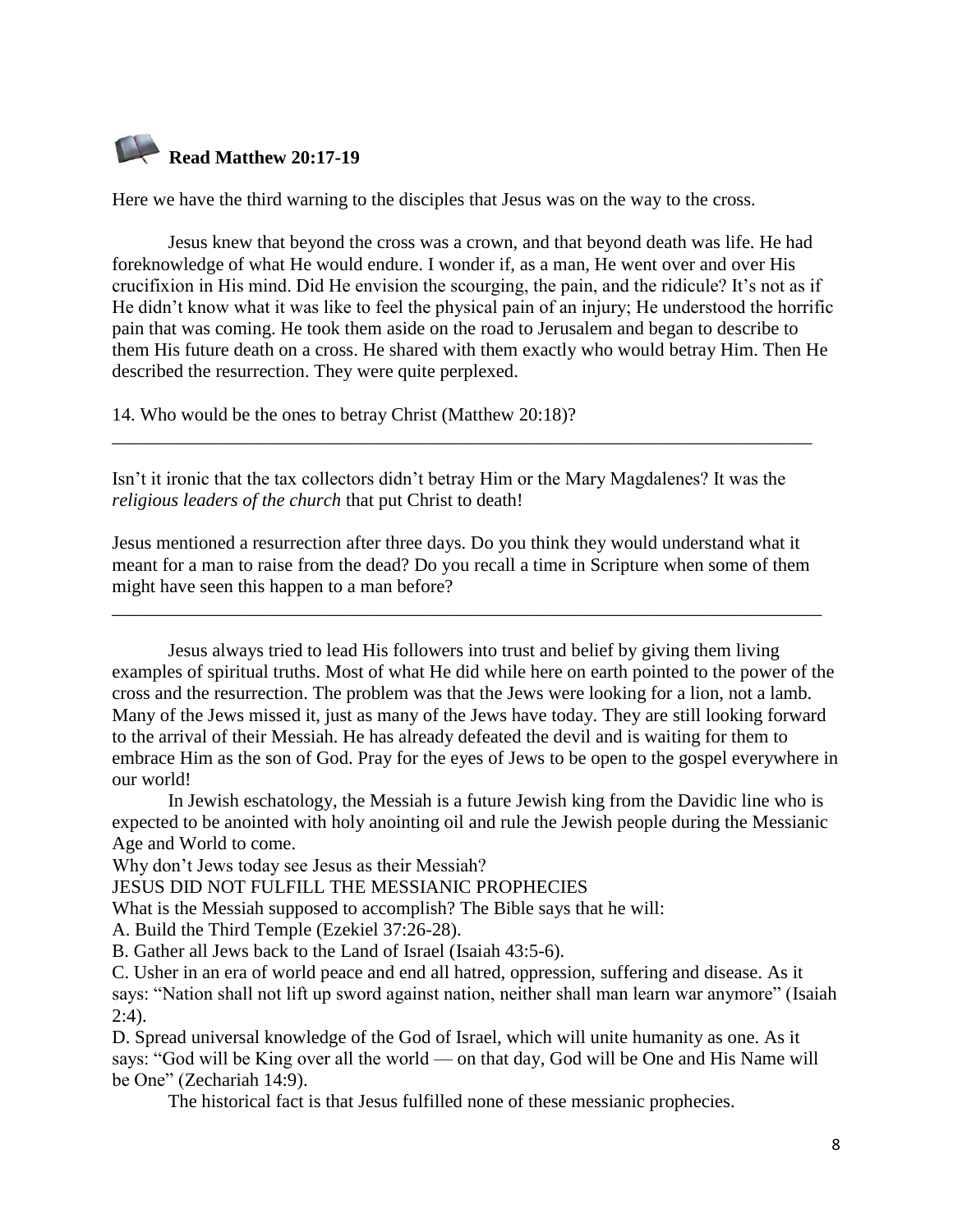Christians counter that Jesus will fulfill these in the Second Coming, but Jewish sources show that the Messiah will fulfill the prophecies outright, and no concept of a second coming exists. That is the hurdle: Jesus will fulfill all they are looking for at His second coming with the Saints, but Jews are looking for an earthly King that will deliver these promises here on earth today.

### **Instruction about ambition – Matthew 20:20-28**

# **Read Matthew 20:20-28**

The mother of Zebedee's sons was Jesus' aunt, Mary's sister. The Sons of Zebedee were James and John. Read the first part of the dialog between Jesus and these men in Mark 10:35-37.

15. The two disciples had been with Jesus for three years learning His ways. Three times in that time period King Jesus told them of His forthcoming death. After all this time with the Lord, what do they ask of the Messiah?

\_\_\_\_\_\_\_\_\_\_\_\_\_\_\_\_\_\_\_\_\_\_\_\_\_\_\_\_\_\_\_\_\_\_\_\_\_\_\_\_\_\_\_\_\_\_\_\_\_\_\_\_\_\_\_\_\_\_\_\_\_\_\_\_\_\_\_\_\_\_\_\_\_\_\_\_\_\_ \_\_\_\_\_\_\_\_\_\_\_\_\_\_\_\_\_\_\_\_\_\_\_\_\_\_\_\_\_\_\_\_\_\_\_\_\_\_\_\_\_\_\_\_\_\_\_\_\_\_\_\_\_\_\_\_\_\_\_\_\_\_\_\_\_\_\_\_\_\_\_\_\_\_

\_\_\_\_\_\_\_\_\_\_\_\_\_\_\_\_\_\_\_\_\_\_\_\_\_\_\_\_\_\_\_\_\_\_\_\_\_\_\_\_\_\_\_\_\_\_\_\_\_\_\_\_\_\_\_\_\_\_\_\_\_\_\_\_\_\_\_\_\_\_\_\_\_\_\_\_\_\_ \_\_\_\_\_\_\_\_\_\_\_\_\_\_\_\_\_\_\_\_\_\_\_\_\_\_\_\_\_\_\_\_\_\_\_\_\_\_\_\_\_\_\_\_\_\_\_\_\_\_\_\_\_\_\_\_\_\_\_\_\_\_\_\_\_\_\_\_\_\_\_\_\_\_

 $\overline{\phantom{a}}$  , and the set of the set of the set of the set of the set of the set of the set of the set of the set of the set of the set of the set of the set of the set of the set of the set of the set of the set of the s

16. What was Jesus response to their selfish question (V.38)?

17. What do you think He was referring to?

They believed they could endure all that Jesus could.

18. What would at least one of these disciples endure in the future that Christ Himself would (Acts 12:1-2)?

James' brother, John, escaped and lived on until nearly the close of the century when he would write the Book of Revelation from the Island of Patmos from where he was exiled.

\_\_\_\_\_\_\_\_\_\_\_\_\_\_\_\_\_\_\_\_\_\_\_\_\_\_\_\_\_\_\_\_\_\_\_\_\_\_\_\_\_\_\_\_\_\_\_\_\_\_\_\_\_\_\_\_\_\_\_\_\_\_\_\_\_\_\_\_\_\_\_\_\_\_\_\_

19. When the other 10 disciples heard about James and John's mother's request of Jesus, what was their reaction (Matthew 20:24)?

\_\_\_\_\_\_\_\_\_\_\_\_\_\_\_\_\_\_\_\_\_\_\_\_\_\_\_\_\_\_\_\_\_\_\_\_\_\_\_\_\_\_\_\_\_\_\_\_\_\_\_\_\_\_\_\_\_\_\_\_\_\_\_\_\_\_\_\_\_\_\_\_\_\_\_\_

\_\_\_\_\_\_\_\_\_\_\_\_\_\_\_\_\_\_\_\_\_\_\_\_\_\_\_\_\_\_\_\_\_\_\_\_\_\_\_\_\_\_\_\_\_\_\_\_\_\_\_\_\_\_\_\_\_\_\_\_\_\_\_\_\_\_\_\_\_\_\_\_\_\_\_\_\_\_ \_\_\_\_\_\_\_\_\_\_\_\_\_\_\_\_\_\_\_\_\_\_\_\_\_\_\_\_\_\_\_\_\_\_\_\_\_\_\_\_\_\_\_\_\_\_\_\_\_\_\_\_\_\_\_\_\_\_\_\_\_\_\_\_\_\_\_\_\_\_\_\_\_\_\_\_\_\_ \_\_\_\_\_\_\_\_\_\_\_\_\_\_\_\_\_\_\_\_\_\_\_\_\_\_\_\_\_\_\_\_\_\_\_\_\_\_\_\_\_\_\_\_\_\_\_\_\_\_\_\_\_\_\_\_\_\_\_\_\_\_\_\_\_\_\_\_\_\_\_\_\_\_\_\_\_\_

\_\_\_\_\_\_\_\_\_\_\_\_\_\_\_\_\_\_\_\_\_\_\_\_\_\_\_\_\_\_\_\_\_\_\_\_\_\_\_\_\_\_\_\_\_\_\_\_\_\_\_\_\_\_\_\_\_\_\_\_\_\_\_\_\_\_\_\_\_\_

Jesus settles this argument and dissension in a very calming manner.

20. Write out Matthew 20:26-28.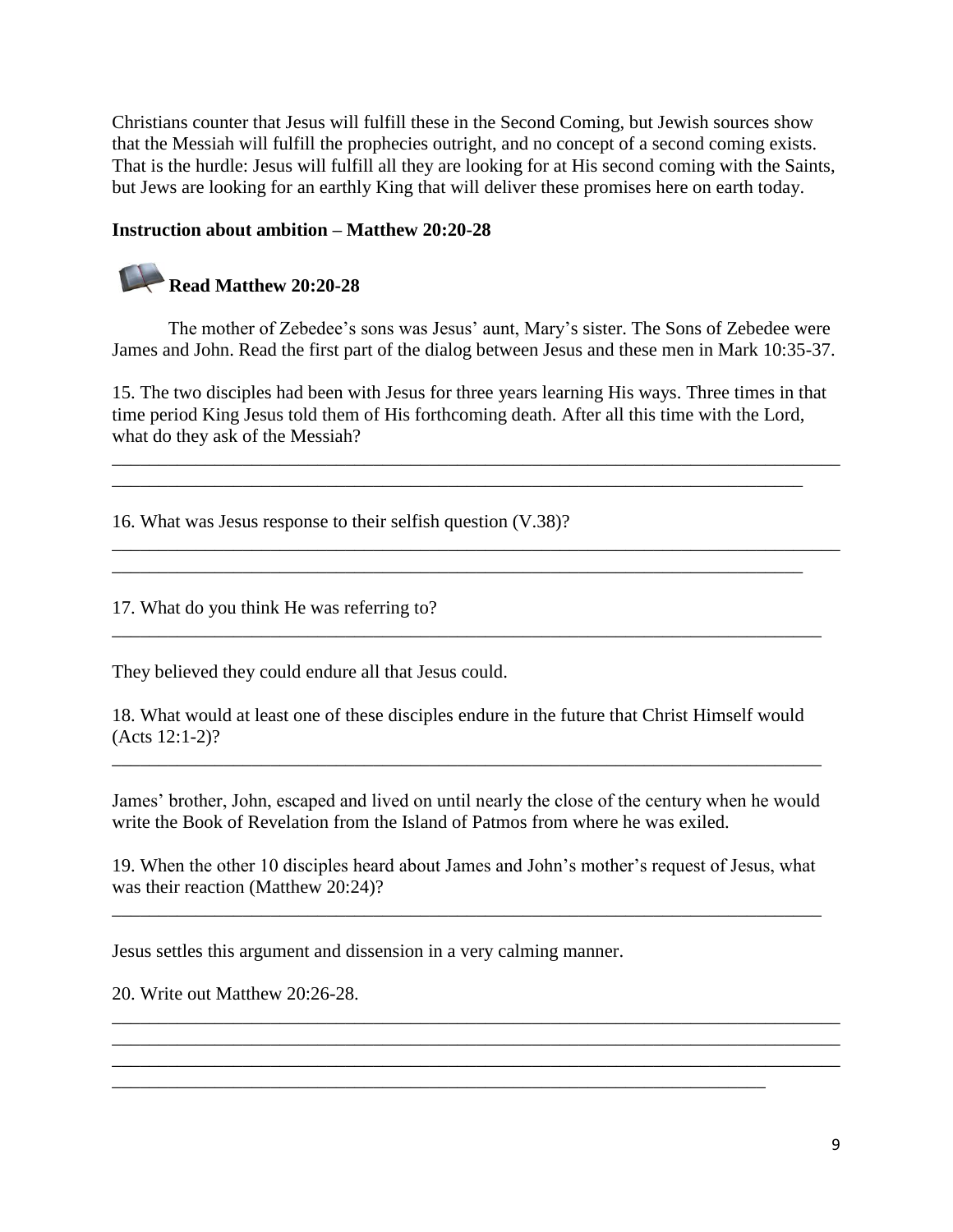Jesus was the perfect example of this principle in Scripture. He came to serve and not be served. He was about to die on a cross for some of those who didn't even know His name. More significant than that, He was about to be crucified on a cross and bear horrible pain for those who did not believe He was anything important in particular until after He was resurrected. The most powerful tool of teaching is that of example, and that is just what Jesus was. He gave it all – His very life – so that we could live eternally forever with Him. The King that came in the form of a servant!

21. If you could list someone in your life that you would consider "one of the greatest servants of all", who would that be? (Besides Christ)

\_\_\_\_\_\_\_\_\_\_\_\_\_\_\_\_\_\_\_\_\_\_\_\_\_\_\_\_\_\_\_\_\_\_\_\_\_\_\_\_\_\_\_\_\_\_\_\_\_\_\_\_\_\_\_\_\_\_\_\_\_\_\_\_\_\_\_\_\_\_\_\_\_\_\_\_

### **Why don't you let them know that you see this Christ like quality in their life? It's not often that true servant's recognize the weight of their contributions. If they are unknown servants, they most likely receive little applause.**

22. Jesus said later on in Matthew that, "He who is the greatest among you shall be your servant" (Matt.23:11-12).

Humility seems to go with servant hood.

23. How would you describe someone with a humble heart?

Share – what character trait of a humble servant would you like God to work in you at this season of your life?

\_\_\_\_\_\_\_\_\_\_\_\_\_\_\_\_\_\_\_\_\_\_\_\_\_\_\_\_\_\_\_\_\_\_\_\_\_\_\_\_\_\_\_\_\_\_\_\_\_\_\_\_\_\_\_\_\_\_\_\_\_\_\_\_\_\_\_\_\_\_\_\_\_\_\_

\_\_\_\_\_\_\_\_\_\_\_\_\_\_\_\_\_\_\_\_\_\_\_\_\_\_\_\_\_\_\_\_\_\_\_\_\_\_\_\_\_\_\_\_\_\_\_\_\_\_\_\_\_\_\_\_\_\_\_\_\_\_\_\_\_\_\_\_\_\_\_\_\_\_\_

### **The blind men recognize the King – Matthew 20:29-34**

## **Read Matthew 20:29-34**

Jesus was leaving Jericho on His way to Jerusalem. He was just about 15 miles away when He heard a cry that stopped Him in His tracks.

Blind Bartimaeus was crying out for mercy from his seat on the side of the road. Passover was approaching and the roads were jammed with people making their way to the Holy City. Alongside the road were beggars, salesmen, etc. and a great multitude followed Jesus into Jerusalem. The multitude didn't want to be bothered by this insignificant man, but Jesus loved Bartimaeus. In reality, Bartimaeus was a treasure to Christ.

24. What specifically did Bartimaeus call Jesus (V.30)?

This was the first time ever that Jesus had been called this. It was sort of a pronouncement as Jesus comes into the city of Jerusalem. The King was being announced by a blind beggar although many didn't catch on to the significance of this unique moment.

\_\_\_\_\_\_\_\_\_\_\_\_\_\_\_\_\_\_\_\_\_\_\_\_\_\_\_\_\_\_\_\_\_\_\_\_\_\_\_\_\_\_\_\_\_\_\_\_\_\_\_\_\_\_\_\_\_\_\_\_\_\_\_\_\_\_\_\_\_\_\_\_\_\_\_